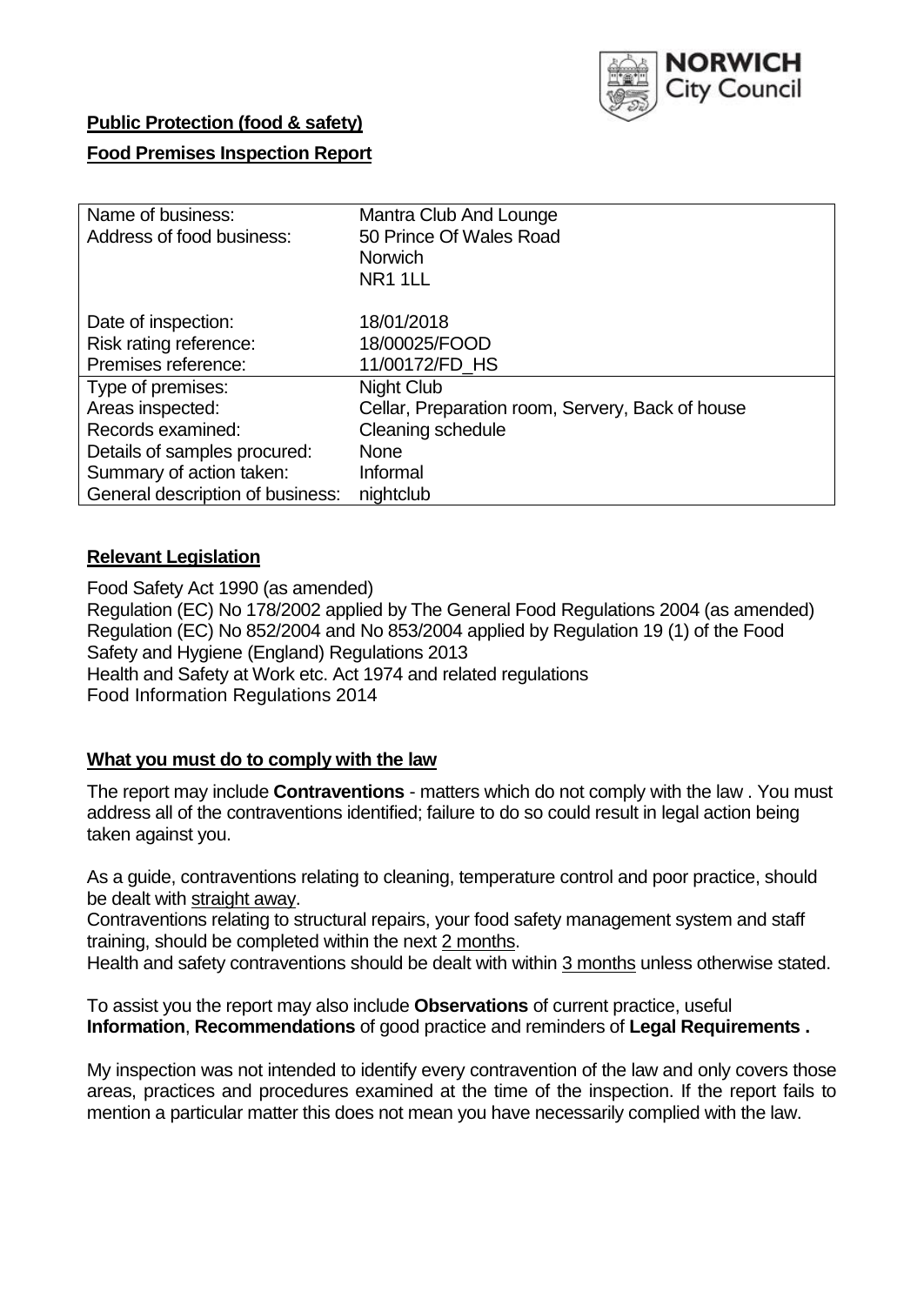# **FOOD SAFETY**

#### **How we calculate your Food Hygiene Rating:**

The food safety section has been divided into the three areas which you are scored against for the hygiene rating: 1. food hygiene and safety procedures, 2. structural requirements and 3. confidence in management/control procedures. Each section begins with a summary of what was observed and the score you have been given. Details of how these scores combine to produce your overall food hygiene rating are shown in the table.

| <b>Compliance Area</b>                     |          |           |    | <b>You Score</b> |                |    |                 |    |                |  |  |
|--------------------------------------------|----------|-----------|----|------------------|----------------|----|-----------------|----|----------------|--|--|
| Food Hygiene and Safety                    |          |           |    | $\overline{0}$   | 5              | 10 | 15              | 20 | 25             |  |  |
| <b>Structure and Cleaning</b>              |          |           |    | $\Omega$         | 5.             | 10 | 15 <sup>1</sup> | 20 | 25             |  |  |
| Confidence in management & control systems |          |           |    | $\overline{0}$   | 5              | 10 | 15              | 20 | 30             |  |  |
|                                            |          |           |    |                  |                |    |                 |    |                |  |  |
| <b>Your Total score</b>                    | $0 - 15$ | <b>20</b> |    | $25 - 30$        | $35 - 40$      |    | $45 - 50$       |    | > 50           |  |  |
| <b>Your Worst score</b>                    | 5        | 10        | 10 |                  | 15             |    | 20              |    |                |  |  |
|                                            |          |           |    |                  |                |    |                 |    |                |  |  |
| <b>Your Rating is</b>                      | 5        |           |    | 3                | $\overline{2}$ |    |                 |    | $\overline{0}$ |  |  |
|                                            |          |           |    |                  |                |    |                 |    |                |  |  |

Your Food Hygiene Rating is 4 - a good standard **@ 3 3 4 6** 

# **1. Food Hygiene and Safety**

Food hygiene standards are high. You demonstrated a very good standard of compliance with legal requirements. You have safe food handling practices and procedures and all the necessary control measures to prevent cross-contamination are in place. Some minor contraventions require your attention. **(Score 5)**

### Contamination risks

**Contravention** The following exposed food to the general risk of cross-contamination with bacteria or allergens or its physical contamination with dirt or foreign objects:

- ice machine mouldy
- ice scoop stored directly on dirty top of ice machine

**Recommendation** The ice scoop should be stored in a clean receptacle

### **2. Structure and Cleaning**

The structure facilities and standard of cleaning and maintenance are of a generally satisfactory standard but there are some repairs and/or improvements which are required in order for you to comply with the law. Pest control and waste disposal provisions are